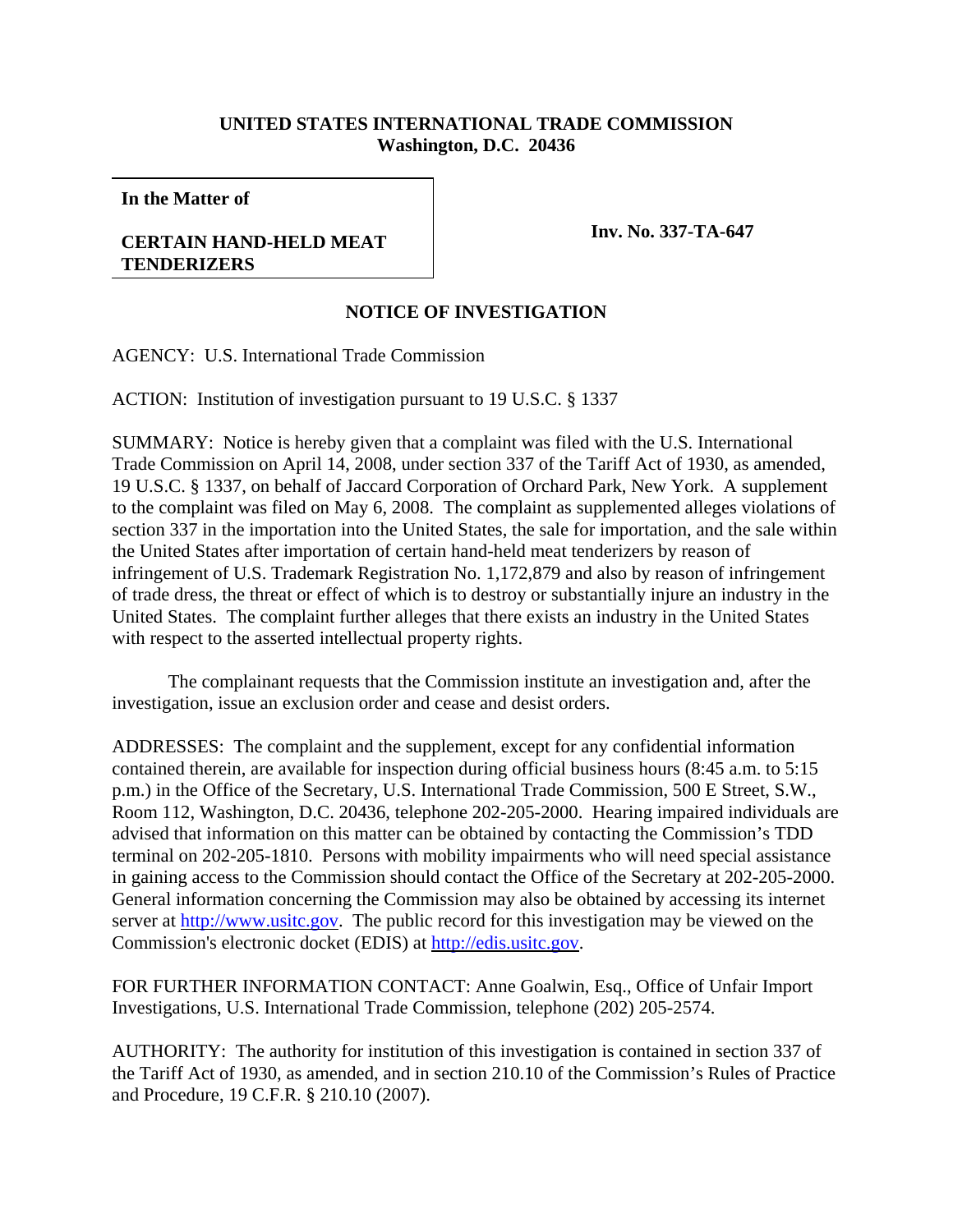SCOPE OF INVESTIGATION: Having considered the complaint, the U.S. International Trade Commission, on May 8, 2008, ORDERED THAT –

(1) Pursuant to subsection (b) of section 337 of the Tariff Act of 1930, as amended, an investigation be instituted to determine:

(a) whether there is a violation of subsection  $(a)(1)(C)$  of section 337 in the importation into the United States, the sale for importation, or the sale within the United States after importation of certain hand-held meat tenderizers by reason of infringement of U.S. Trademark Registration No. 1,172,879, and whether an industry in the United States exists as required by subsection (a)(2) of section 337, or

(b) whether there is a violation of subsection  $(a)(1)(A)$  of section 337 in the importation into the United States, the sale for importation, or the sale within the United States after importation of certain hand-held meat tenderizers by reason of infringement of trade dress, the threat or effect of which is to destroy or substantially injure an industry in the United States;

(2) For the purpose of the investigation so instituted, the following are hereby named as parties upon which this notice of investigation shall be served:

(a) The complainant is  $-$ 

Jaccard Corporation 3421 North Benzing Road Orchard Park, New York 14127

(b) The respondents are the following entities alleged to be in violation of section 337, and are the parties upon which the complaint is to be served:

> Keystone Manufacturing Co., Inc. 20 Norris Street Buffalo, New York 14207

Chefmaster/Mr. Bar-B-Q Inc. 445 Winding Road Old Bethpage, New York 11804

(c) The Commission investigative attorney, party to this investigation, is Anne Goalwin, Esq., Office of Unfair Import Investigations, U.S. International Trade Commission, 500 E Street, S.W., Room 401B, Washington, D.C. 20436; and

(4) For the investigation so instituted, the Honorable Paul J. Luckern is designated as the presiding administrative law judge.